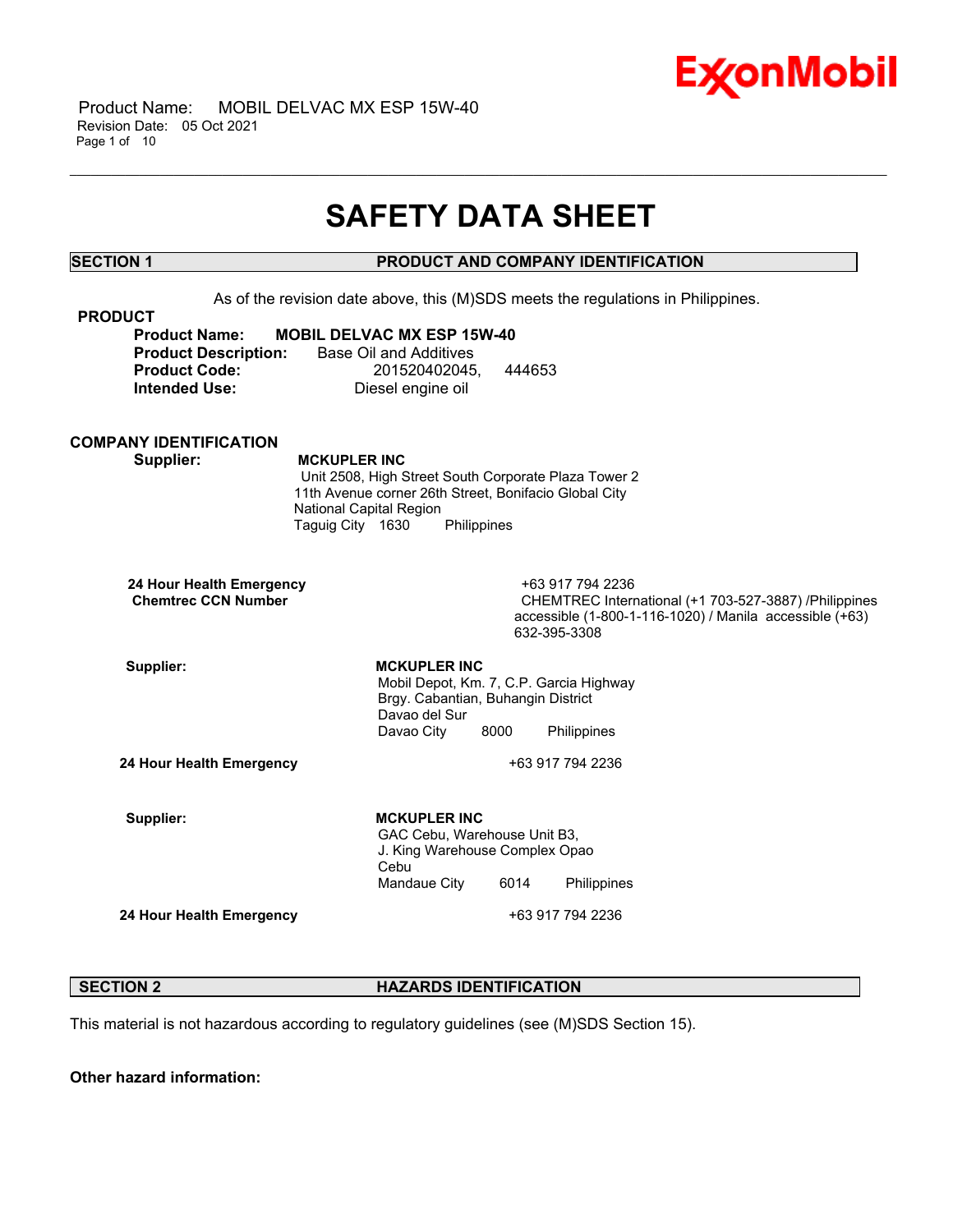

 Product Name: MOBIL DELVAC MX ESP 15W-40 Revision Date: 05 Oct 2021 Page 2 of 10

#### **PHYSICAL / CHEMICAL HAZARDS**

No significant hazards.

#### **HEALTH HAZARDS**

High-pressure injection under skin may cause serious damage. Excessive exposure may result in eye, skin, or respiratory irritation.

\_\_\_\_\_\_\_\_\_\_\_\_\_\_\_\_\_\_\_\_\_\_\_\_\_\_\_\_\_\_\_\_\_\_\_\_\_\_\_\_\_\_\_\_\_\_\_\_\_\_\_\_\_\_\_\_\_\_\_\_\_\_\_\_\_\_\_\_\_\_\_\_\_\_\_\_\_\_\_\_\_\_\_\_\_\_\_\_\_\_\_\_\_\_\_\_\_\_\_\_\_\_\_\_\_\_\_\_\_\_\_\_\_\_\_\_\_\_

#### **ENVIRONMENTAL HAZARDS**

No significant hazards.

**NOTE:** This material should not be used for any other purpose than the intended use in Section 1 without expert advice. Health studies have shown that chemical exposure may cause potential human health risks which may vary from person to person.

#### **SECTION 3 COMPOSITION / INFORMATION ON INGREDIENTS**

This material is defined as a mixture.

#### **Hazardous Substance(s) or Complex Substance(s) required for disclosure**

| <b>Name</b>                                         | CAS#         | <b>Concentration*</b> | <b>GHS Hazard Codes</b>         |
|-----------------------------------------------------|--------------|-----------------------|---------------------------------|
| <b>ALKYL PHENOL</b>                                 | 125643-61-0  | 1 - < 5%              | H413                            |
| IC14-16-18 ALKYL PHENOL                             | Confidential | $0.1 - 5.1\%$         | H317, H373                      |
| <b>ISOLVENT DEWAXED HEAVY PARAFFINIC DISTILLATE</b> | 64742-65-0   | $-5\%$                | H <sub>304</sub>                |
| <b>ZINC ALKYL DITHIOPHOSPHATE</b>                   | 113706-15-3  | $0.1 - 5.1\%$         | H303, H315, H318, H401,<br>H411 |

\* All concentrations are percent by weight unless material is a gas. Gas concentrations are in percent by volume.

#### **SECTION 4 FIRST AID MEASURES**

#### **INHALATION**

Remove from further exposure. For those providing assistance, avoid exposure to yourself or others. Use adequate respiratory protection. If respiratory irritation, dizziness, nausea, or unconsciousness occurs, seek immediate medical assistance. If breathing has stopped, assist ventilation with a mechanical device or use mouth-to-mouth resuscitation.

#### **SKIN CONTACT**

Wash contact areas with soap and water. If product is injected into or under the skin, or into any part of the body, regardless of the appearance of the wound or its size, the individual should be evaluated immediately by a physician as a surgical emergency. Even though initial symptoms from high pressure injection may be minimal or absent, early surgical treatment within the first few hours may significantly reduce the ultimate extent of injury.

#### **EYE CONTACT**

Flush thoroughly with water. If irritation occurs, get medical assistance.

#### **INGESTION**

First aid is normally not required. Seek medical attention if discomfort occurs.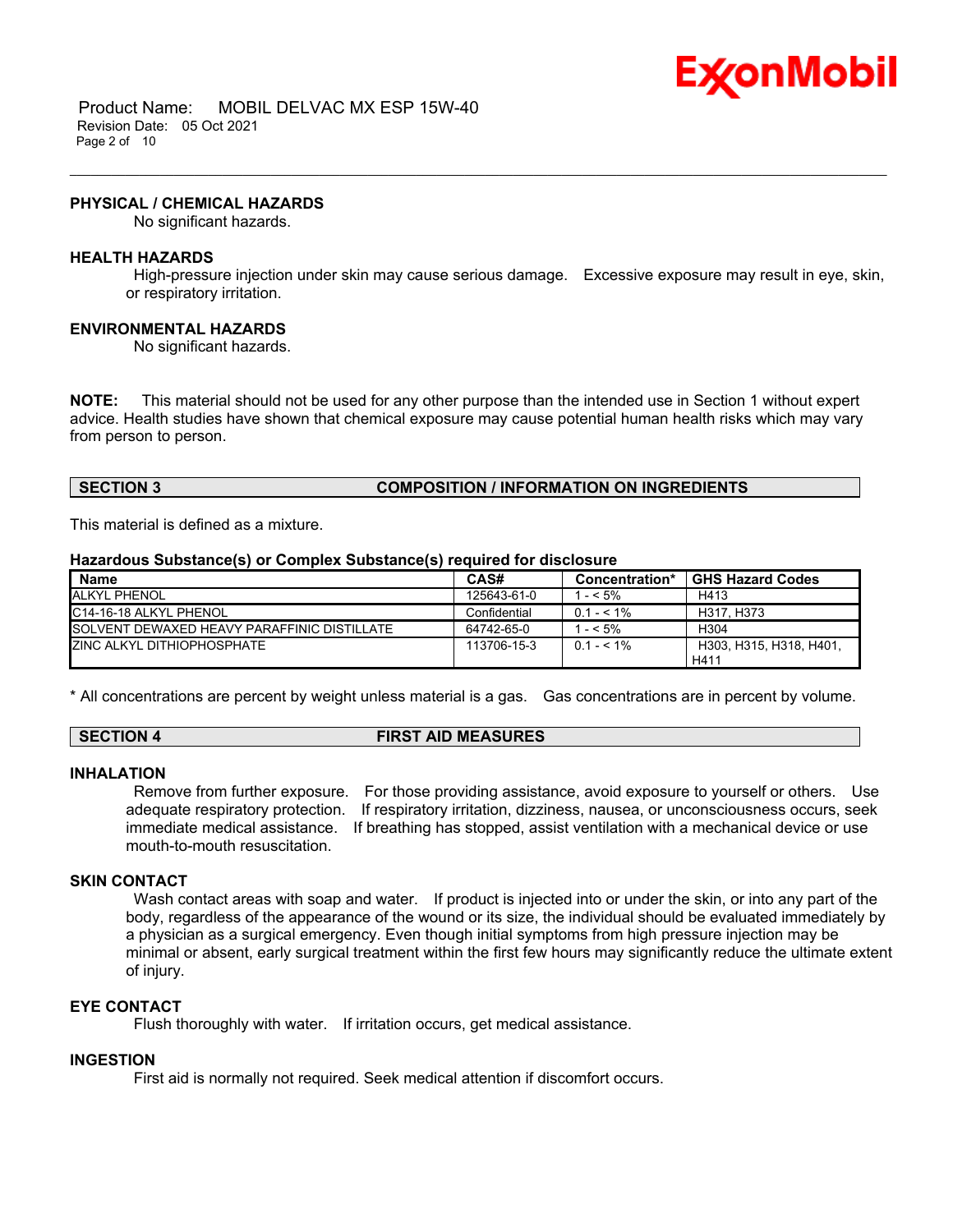

 Product Name: MOBIL DELVAC MX ESP 15W-40 Revision Date: 05 Oct 2021 Page 3 of 10

#### **NOTE TO PHYSICIAN**

None

#### **SECTION 5 FIRE FIGHTING MEASURES**

\_\_\_\_\_\_\_\_\_\_\_\_\_\_\_\_\_\_\_\_\_\_\_\_\_\_\_\_\_\_\_\_\_\_\_\_\_\_\_\_\_\_\_\_\_\_\_\_\_\_\_\_\_\_\_\_\_\_\_\_\_\_\_\_\_\_\_\_\_\_\_\_\_\_\_\_\_\_\_\_\_\_\_\_\_\_\_\_\_\_\_\_\_\_\_\_\_\_\_\_\_\_\_\_\_\_\_\_\_\_\_\_\_\_\_\_\_\_

#### **EXTINGUISHING MEDIA**

**Appropriate Extinguishing Media:** Use water fog, foam, dry chemical or carbon dioxide (CO2) to extinguish flames.

**Inappropriate Extinguishing Media:** Straight Streams of Water

#### **FIRE FIGHTING**

**Fire Fighting Instructions:** Evacuate area. Prevent runoff from fire control or dilution from entering streams, sewers, or drinking water supply. Firefighters should use standard protective equipment and in enclosed spaces, self-contained breathing apparatus (SCBA). Use water spray to cool fire exposed surfaces and to protect personnel.

**Hazardous Combustion Products:** Aldehydes, Incomplete combustion products, Oxides of carbon, Smoke, Fume, Sulfur oxides

#### **FLAMMABILITY PROPERTIES**

**Flash Point [Method]:** >215°C (419°F) [ASTM D-92] **Flammable Limits (Approximate volume % in air):** LEL: 0.9 UEL: 7.0 **Autoignition Temperature:** N/D

**SECTION 6 ACCIDENTAL RELEASE MEASURES**

#### **NOTIFICATION PROCEDURES**

In the event of a spill or accidental release, notify relevant authorities in accordance with all applicable regulations.

#### **PROTECTIVE MEASURES**

Avoid contact with spilled material. See Section 5 for fire fighting information. See the Hazard Identification Section for Significant Hazards. See Section 4 for First Aid Advice. See Section 8 for advice on the minimum requirements for personal protective equipment. Additional protective measures may be necessary, depending on the specific circumstances and/or the expert judgment of the emergency responders.

For emergency responders: Respiratory protection: respiratory protection will be necessary only in special cases, e.g., formation of mists. Half-face or full-face respirator with filter(s) for dust/organic vapor or Self Contained Breathing Apparatus (SCBA) can be used depending on the size of spill and potential level of exposure. If the exposure cannot be completely characterized or an oxygen deficient atmosphere is possible or anticipated, SCBA is recommended. Work gloves that are resistant to hydrocarbons are recommended. Gloves made of polyvinyl acetate (PVA) are not water-resistant and are not suitable for emergency use. Chemical goggles are recommended if splashes or contact with eyes is possible. Small spills: normal antistatic work clothes are usually adequate. Large spills: full body suit of chemical resistant, antistatic material is recommended.

## **SPILL MANAGEMENT**

**Land Spill:** Stop leak if you can do it without risk. Recover by pumping or with suitable absorbent.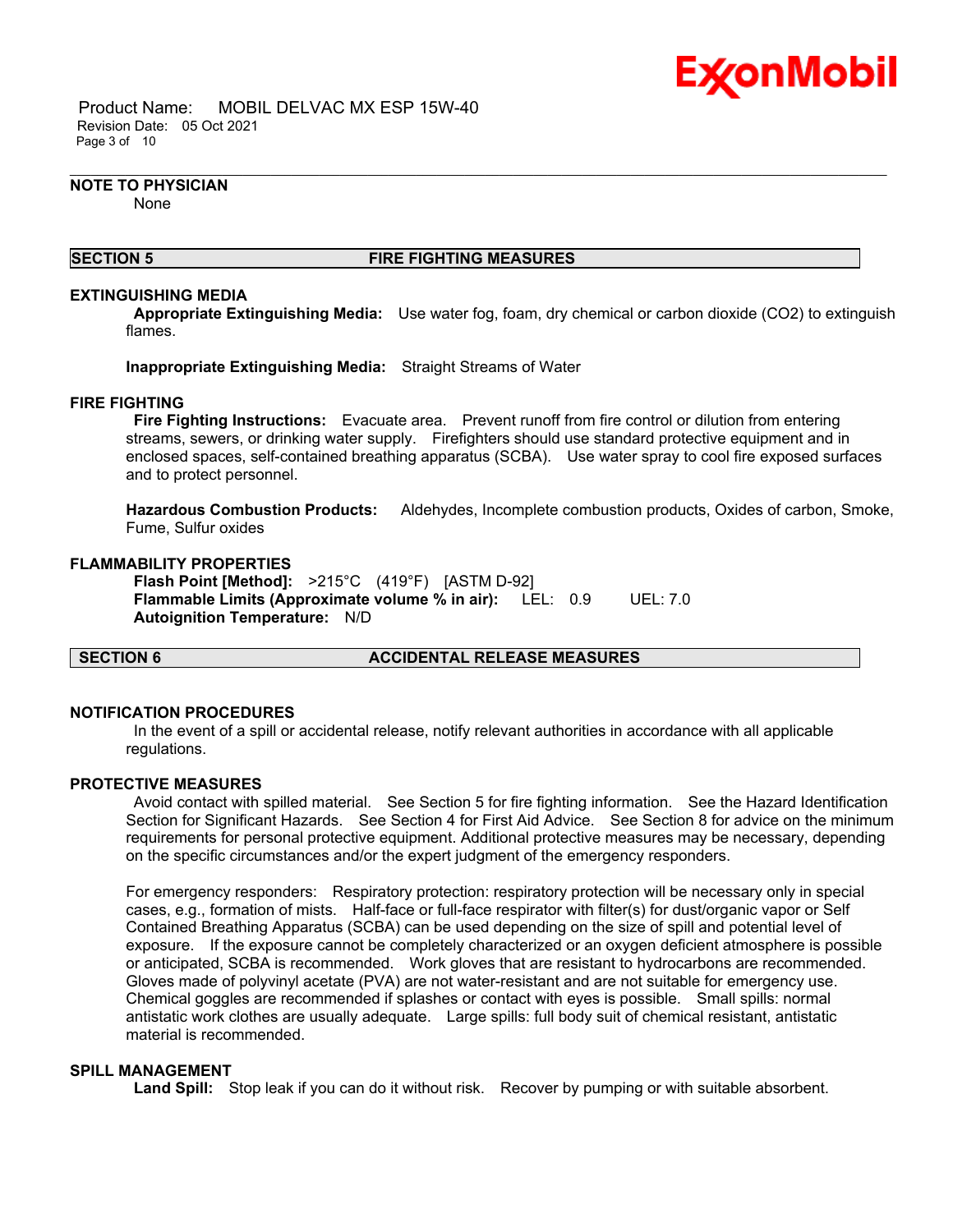

 Product Name: MOBIL DELVAC MX ESP 15W-40 Revision Date: 05 Oct 2021 Page 4 of 10

\_\_\_\_\_\_\_\_\_\_\_\_\_\_\_\_\_\_\_\_\_\_\_\_\_\_\_\_\_\_\_\_\_\_\_\_\_\_\_\_\_\_\_\_\_\_\_\_\_\_\_\_\_\_\_\_\_\_\_\_\_\_\_\_\_\_\_\_\_\_\_\_\_\_\_\_\_\_\_\_\_\_\_\_\_\_\_\_\_\_\_\_\_\_\_\_\_\_\_\_\_\_\_\_\_\_\_\_\_\_\_\_\_\_\_\_\_\_ **Water Spill:** Stop leak if you can do it without risk. Confine the spill immediately with booms. Warn other shipping. Remove from the surface by skimming or with suitable absorbents. Seek the advice of a specialist before using dispersants.

Water spill and land spill recommendations are based on the most likely spill scenario for this material; however, geographic conditions, wind, temperature, (and in the case of a water spill) wave and current direction and speed may greatly influence the appropriate action to be taken. For this reason, local experts should be consulted. Note: Local regulations may prescribe or limit action to be taken.

#### **ENVIRONMENTAL PRECAUTIONS**

Large Spills: Dike far ahead of liquid spill for later recovery and disposal. Prevent entry into waterways, sewers, basements or confined areas.

#### **SECTION 7 HANDLING AND STORAGE**

#### **HANDLING**

Avoid contact with used product. Prevent small spills and leakage to avoid slip hazard. Material can accumulate static charges which may cause an electrical spark (ignition source). When the material is handled in bulk, an electrical spark could ignite any flammable vapors from liquids or residues that may be present (e.g., during switch-loading operations). Use proper bonding and/or ground procedures. However, bonding and grounds may not eliminate the hazard from static accumulation. Consult local applicable standards for guidance. Additional references include American Petroleum Institute 2003 (Protection Against Ignitions Arising out of Static, Lightning and Stray Currents) or National Fire Protection Agency 77 (Recommended Practice on Static Electricity) or CENELEC CLC/TR 50404 (Electrostatics - Code of practice for the avoidance of hazards due to static electricity).

**Static Accumulator:** This material is a static accumulator.

#### **STORAGE**

The type of container used to store the material may affect static accumulation and dissipation. Do not store in open or unlabelled containers.

#### **SECTION 8 EXPOSURE CONTROLS / PERSONAL PROTECTION**

#### **EXPOSURE LIMIT VALUES**

**Exposure limits/standards (Note: Exposure limits are not additive)**

| <b>Substance Name</b>        | Form      |            | <b>Limit / Standard</b> |         | <b>Note</b> | <b>Source</b>           |
|------------------------------|-----------|------------|-------------------------|---------|-------------|-------------------------|
| SOLVENT DEWAXED HEAVY        | Mist.     | <b>TWA</b> | $5 \text{ mg/m}$        |         |             | <b>Philippines OELs</b> |
| <b>PARAFFINIC DISTILLATE</b> |           |            |                         |         |             |                         |
| SOLVENT DEWAXED HEAVY        |           | TWA        | 2000                    | 500 ppm |             | Philippines OELs        |
| <b>PARAFFINIC DISTILLATE</b> |           |            | ma/m3                   |         |             |                         |
| SOLVENT DEWAXED HEAVY        | Inhalable | <b>TWA</b> | $5 \text{ mg/m}$        |         |             | <b>ACGIH</b>            |
| <b>PARAFFINIC DISTILLATE</b> | fraction. |            |                         |         |             |                         |

**Exposure limits/standards for materials that can be formed when handling this product:** When mists/aerosols can occur the following is recommended:  $5 \text{ mg/m}^3$  - ACGIH TLV (inhalable fraction).

NOTE: Limits/standards shown for guidance only. Follow applicable regulations.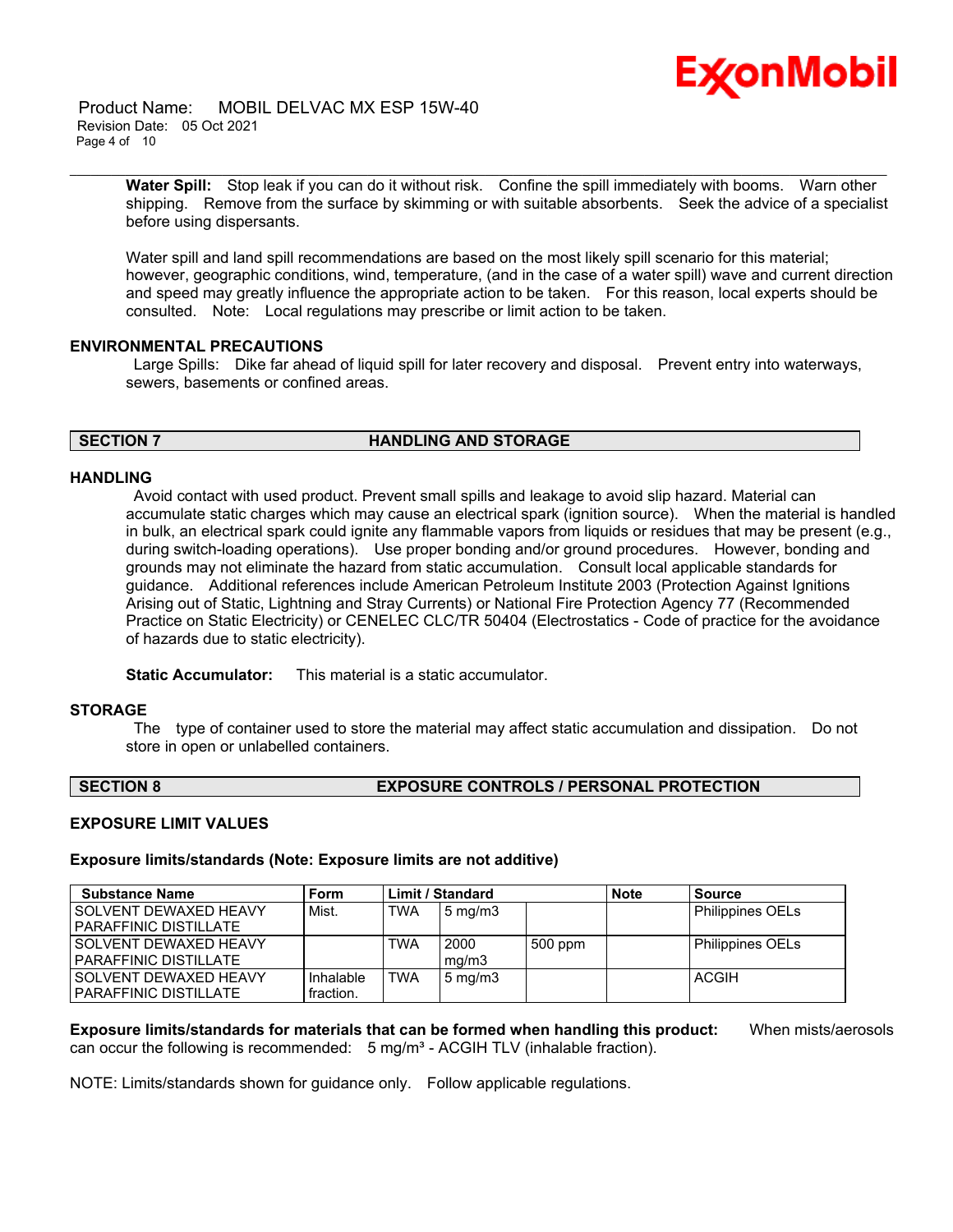# Ex⁄onMobil

#### **ENGINEERING CONTROLS**

The level of protection and types of controls necessary will vary depending upon potential exposure conditions. Control measures to consider:

No special requirements under ordinary conditions of use and with adequate ventilation.

\_\_\_\_\_\_\_\_\_\_\_\_\_\_\_\_\_\_\_\_\_\_\_\_\_\_\_\_\_\_\_\_\_\_\_\_\_\_\_\_\_\_\_\_\_\_\_\_\_\_\_\_\_\_\_\_\_\_\_\_\_\_\_\_\_\_\_\_\_\_\_\_\_\_\_\_\_\_\_\_\_\_\_\_\_\_\_\_\_\_\_\_\_\_\_\_\_\_\_\_\_\_\_\_\_\_\_\_\_\_\_\_\_\_\_\_\_\_

#### **PERSONAL PROTECTION**

Personal protective equipment selections vary based on potential exposure conditions such as applications, handling practices, concentration and ventilation. Information on the selection of protective equipment for use with this material, as provided below, is based upon intended, normal usage.

**Respiratory Protection:** If engineering controls do not maintain airborne contaminant concentrations at a level which is adequate to protect worker health, an approved respirator may be appropriate. Respirator selection, use, and maintenance must be in accordance with regulatory requirements, if applicable. Types of respirators to be considered for this material include:

No special requirements under ordinary conditions of use and with adequate ventilation. Particulate

For high airborne concentrations, use an approved supplied-air respirator, operated in positive pressure mode. Supplied air respirators with an escape bottle may be appropriate when oxygen levels are inadequate, gas/vapor warning properties are poor, or if air purifying filter capacity/rating may be exceeded.

**Hand Protection:** Any specific glove information provided is based on published literature and glove manufacturer data. Glove suitability and breakthrough time will differ depending on the specific use conditions. Contact the glove manufacturer for specific advice on glove selection and breakthrough times for your use conditions. Inspect and replace worn or damaged gloves. The types of gloves to be considered for this material include:

No protection is ordinarily required under normal conditions of use. Nitrile,Viton

**Eye Protection:** If contact is likely, safety glasses with side shields are recommended.

**Skin and Body Protection:** Any specific clothing information provided is based on published literature or manufacturer data. The types of clothing to be considered for this material include:

No skin protection is ordinarily required under normal conditions of use. In accordance with good industrial hygiene practices, precautions should be taken to avoid skin contact.

**Specific Hygiene Measures:** Always observe good personal hygiene measures, such as washing after handling the material and before eating, drinking, and/or smoking. Routinely wash work clothing and protective equipment to remove contaminants. Discard contaminated clothing and footwear that cannot be cleaned. Practice good housekeeping.

## **ENVIRONMENTAL CONTROLS**

Comply with applicable environmental regulations limiting discharge to air, water and soil. Protect the environment by applying appropriate control measures to prevent or limit emissions.

#### **SECTION 9 PHYSICAL AND CHEMICAL PROPERTIES**

**Note: Physical and chemical properties are provided for safety, health and environmental considerations only and may not fully represent product specifications. Contact the Supplier for additional information.**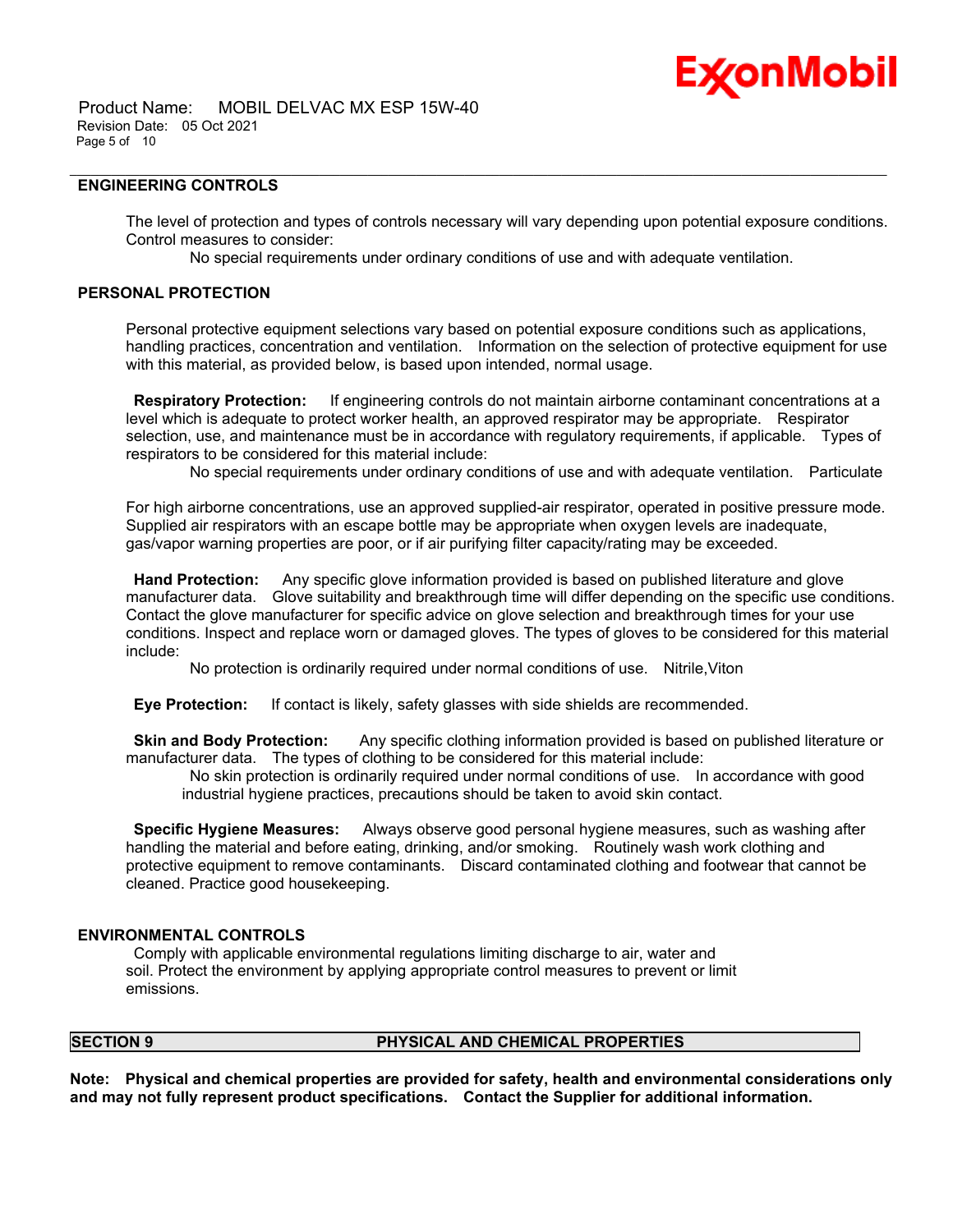

 Product Name: MOBIL DELVAC MX ESP 15W-40 Revision Date: 05 Oct 2021 Page 6 of 10

**GENERAL INFORMATION Physical State:** Liquid **Color:** Amber **Odor:** Characteristic **Odor Threshold:** N/D **IMPORTANT HEALTH, SAFETY, AND ENVIRONMENTAL INFORMATION Relative Density (at 15 °C):** 0.875 **Flammability (Solid, Gas):** N/A **Flash Point [Method]:** >215°C (419°F) [ASTM D-92] **Flammable Limits (Approximate volume % in air):** LEL: 0.9 UEL: 7.0 **Autoignition Temperature:** N/D **Boiling Point / Range:** > 316°C (600°F) **Decomposition Temperature:** N/D **Vapor Density (Air = 1):** N/D **Vapor Pressure:** < 0.013 kPa (0.1 mm Hg) at 20 °C **Evaporation Rate (n-butyl acetate = 1):** N/D **pH:** N/A **Log Pow (n-Octanol/Water Partition Coefficient):** > 3.5 **Solubility in Water:** Negligible **Viscosity:** 114 cSt (114 mm2/sec) at 40 °C | 15 cSt (15 mm2/sec) at 100°C **Oxidizing Properties:** See Hazards Identification Section.

#### **OTHER INFORMATION**

**Freezing Point:** N/D **Melting Point:** N/A **Pour Point:** -27°C (-17°F) **DMSO Extract (mineral oil only), IP-346:** < 3 %wt

#### **SECTION 10 STABILITY AND REACTIVITY**

\_\_\_\_\_\_\_\_\_\_\_\_\_\_\_\_\_\_\_\_\_\_\_\_\_\_\_\_\_\_\_\_\_\_\_\_\_\_\_\_\_\_\_\_\_\_\_\_\_\_\_\_\_\_\_\_\_\_\_\_\_\_\_\_\_\_\_\_\_\_\_\_\_\_\_\_\_\_\_\_\_\_\_\_\_\_\_\_\_\_\_\_\_\_\_\_\_\_\_\_\_\_\_\_\_\_\_\_\_\_\_\_\_\_\_\_\_\_

**STABILITY:** Material is stable under normal conditions.

**CONDITIONS TO AVOID:** Excessive heat. High energy sources of ignition.

**MATERIALS TO AVOID:** Strong oxidizers

**HAZARDOUS DECOMPOSITION PRODUCTS:** Material does not decompose at ambient temperatures.

**POSSIBILITY OF HAZARDOUS REACTIONS:** Hazardous polymerization will not occur.

#### **SECTION 11 TOXICOLOGICAL INFORMATION**

#### **INFORMATION ON TOXICOLOGICAL EFFECTS**

| <b>Hazard Class</b>                                | <b>Conclusion / Remarks</b>                                |  |  |
|----------------------------------------------------|------------------------------------------------------------|--|--|
| <b>Inhalation</b>                                  |                                                            |  |  |
| Acute Toxicity: No end point data for<br>material. | Minimally Toxic. Based on assessment of the components.    |  |  |
| Irritation: No end point data for material.        | Negligible hazard at ambient/normal handling temperatures. |  |  |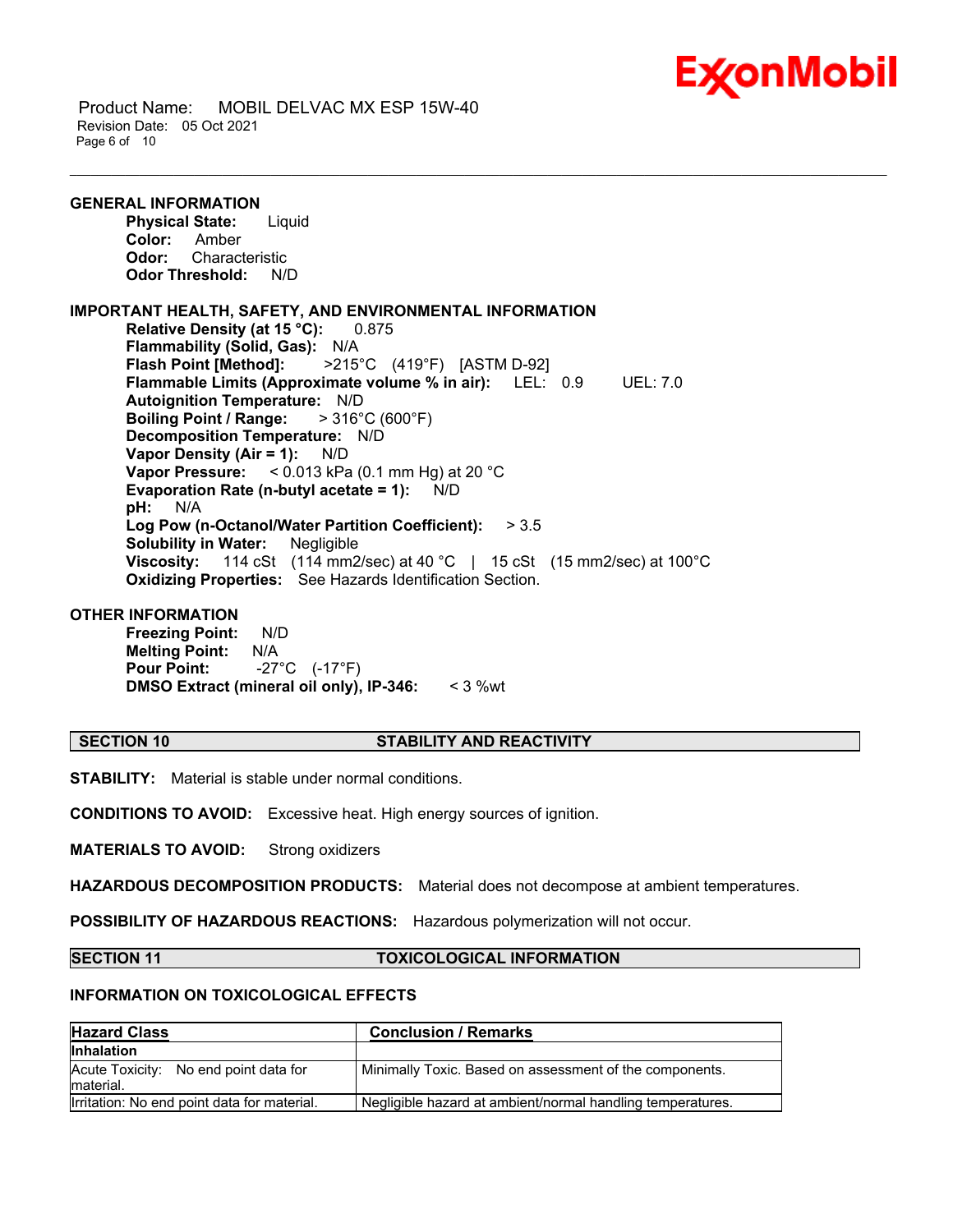

#### Product Name: MOBIL DELVAC MX ESP 15W-40 Revision Date: 05 Oct 2021 Page 7 of 10

| Ingestion                                                         |                                                                                                                   |  |
|-------------------------------------------------------------------|-------------------------------------------------------------------------------------------------------------------|--|
| Acute Toxicity: No end point data for                             | Minimally Toxic. Based on assessment of the components.                                                           |  |
| lmaterial.                                                        |                                                                                                                   |  |
| <b>Skin</b>                                                       |                                                                                                                   |  |
| Acute Toxicity: No end point data for<br>material.                | Minimally Toxic. Based on assessment of the components.                                                           |  |
| Skin Corrosion/Irritation: No end point data                      | Negligible irritation to skin at ambient temperatures. Based on                                                   |  |
| for material.                                                     | assessment of the components.                                                                                     |  |
| <b>Eye</b>                                                        |                                                                                                                   |  |
| Serious Eye Damage/Irritation: No end point<br>data for material. | May cause mild, short-lasting discomfort to eyes. Based on<br>assessment of the components.                       |  |
| <b>Sensitization</b>                                              |                                                                                                                   |  |
| Respiratory Sensitization: No end point data<br>for material.     | Not expected to be a respiratory sensitizer.                                                                      |  |
| Skin Sensitization: No end point data for<br>lmaterial.           | Not expected to be a skin sensitizer. Based on assessment of the<br>components.                                   |  |
| Aspiration: Data available.                                       | Not expected to be an aspiration hazard. Based on physico-<br>chemical properties of the material.                |  |
| <b>Germ Cell Mutagenicity: No end point data</b><br>for material. | Not expected to be a germ cell mutagen. Based on assessment of<br>the components.                                 |  |
| Carcinogenicity: No end point data for<br>lmaterial.              | Not expected to cause cancer. Based on assessment of the<br>components.                                           |  |
| Reproductive Toxicity: No end point data<br>for material.         | Not expected to be a reproductive toxicant. Based on assessment<br>of the components.                             |  |
| Lactation: No end point data for material.                        | Not expected to cause harm to breast-fed children.                                                                |  |
| Specific Target Organ Toxicity (STOT)                             |                                                                                                                   |  |
| Single Exposure: No end point data for<br>lmaterial.              | Not expected to cause organ damage from a single exposure.                                                        |  |
| Repeated Exposure: No end point data for<br>material.             | Not expected to cause organ damage from prolonged or repeated<br>exposure. Based on assessment of the components. |  |

## **OTHER INFORMATION**

## **For the product itself:**

Component concentrations in this formulation would not be expected to cause skin sensitization, based on tests of the components, this formulation, or similar formulations.

Diesel engine oils: Not carcinogenic in animals tests. Used and unused diesel engine oils did not produce any carcinogenic effects in chronic mouse skin painting studies.

 Oils that are used in gasoline engines may become hazardous and display the following properties: Carcinogenic in animal tests. Caused mutations in vitro. Possible allergen and photoallergen. Contains polycyclic aromatic compounds (PAC) from combustion products of gasoline and/or thermal degradation products.

#### **Contains:**

Base oil severely refined: Not carcinogenic in animal studies. Representative material passes IP-346, Modified Ames test, and/or other screening tests. Dermal and inhalation studies showed minimal effects; lung non-specific infiltration of immune cells, oil deposition and minimal granuloma formation. Not sensitizing in test animals.

## **IARC Classification:**

**The following ingredients are cited on the lists below:** None.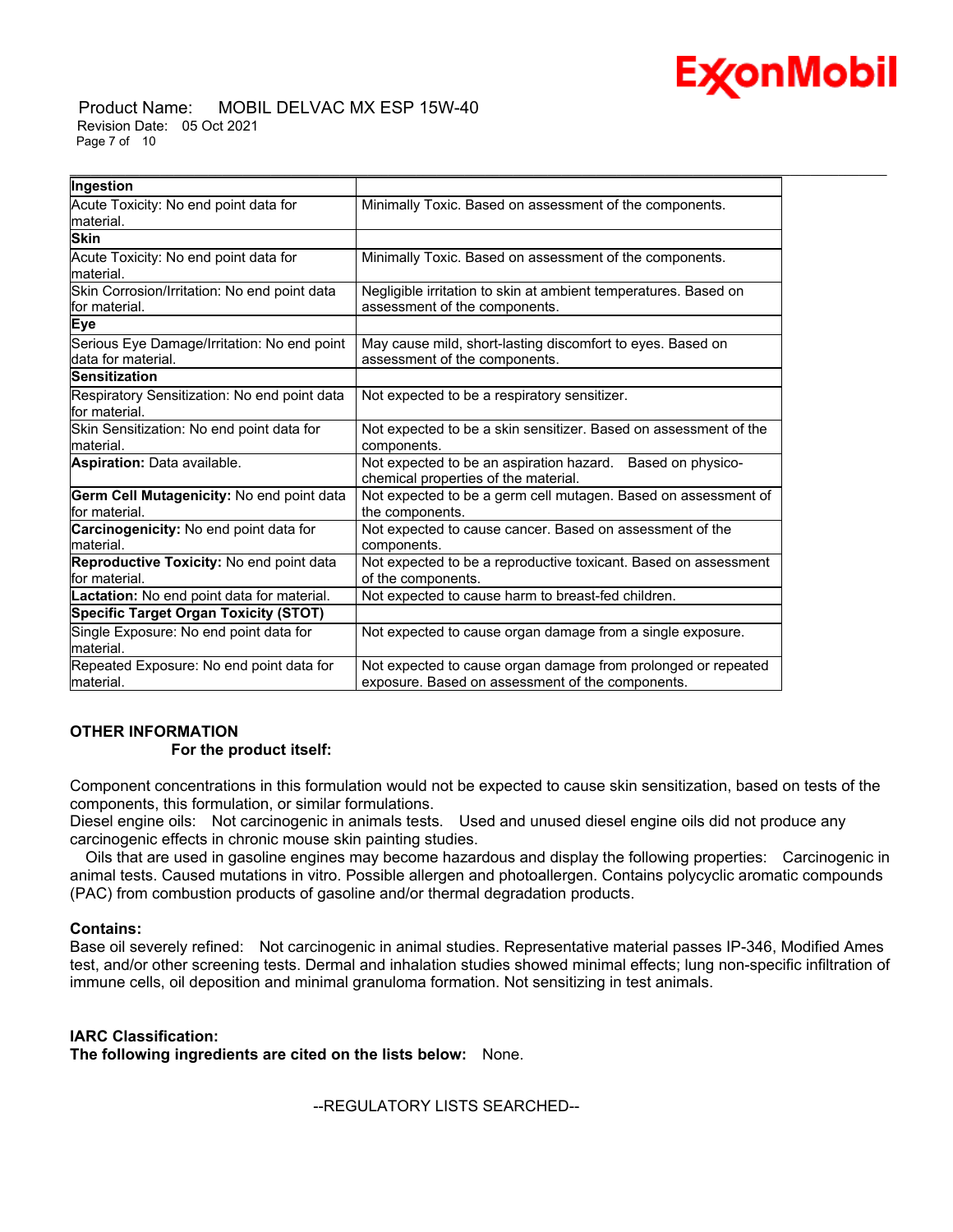

 Product Name: MOBIL DELVAC MX ESP 15W-40 Revision Date: 05 Oct 2021 Page 8 of 10

 $1 = IARC 1$  2 =  $IARC 2A$  3 =  $IARC 2B$ 

## **SECTION 12 ECOLOGICAL INFORMATION**

\_\_\_\_\_\_\_\_\_\_\_\_\_\_\_\_\_\_\_\_\_\_\_\_\_\_\_\_\_\_\_\_\_\_\_\_\_\_\_\_\_\_\_\_\_\_\_\_\_\_\_\_\_\_\_\_\_\_\_\_\_\_\_\_\_\_\_\_\_\_\_\_\_\_\_\_\_\_\_\_\_\_\_\_\_\_\_\_\_\_\_\_\_\_\_\_\_\_\_\_\_\_\_\_\_\_\_\_\_\_\_\_\_\_\_\_\_\_

The information given is based on data for the material, components of the material, or for similar materials, through the application of bridging principals.

#### **ECOTOXICITY**

Material -- Not expected to be harmful to aquatic organisms.

#### **MOBILITY**

 Base oil component -- Low solubility and floats and is expected to migrate from water to the land. Expected to partition to sediment and wastewater solids.

#### **PERSISTENCE AND DEGRADABILITY**

#### **Biodegradation:**

Base oil component -- Expected to be inherently biodegradable

#### **BIOACCUMULATION POTENTIAL**

 Base oil component -- Has the potential to bioaccumulate, however metabolism or physical properties may reduce the bioconcentration or limit bioavailability.

#### **SECTION 13 DISPOSAL CONSIDERATIONS**

Disposal recommendations based on material as supplied. Disposal must be in accordance with current applicable laws and regulations, and material characteristics at time of disposal.

#### **DISPOSAL RECOMMENDATIONS**

Product is suitable for burning in an enclosed controlled burner for fuel value or disposal by supervised incineration at very high temperatures to prevent formation of undesirable combustion products. Protect the environment. Dispose of used oil at designated sites. Minimize skin contact. Do not mix used oils with solvents, brake fluids or coolants.

**Empty Container Warning** Empty Container Warning (where applicable): Empty containers may contain residue and can be dangerous. Do not attempt to refill or clean containers without proper instructions. Empty drums should be completely drained and safely stored until appropriately reconditioned or disposed. Empty containers should be taken for recycling, recovery, or disposal through suitably qualified or licensed contractor and in accordance with governmental regulations. DO NOT PRESSURISE, CUT, WELD, BRAZE, SOLDER, DRILL, GRIND, OR EXPOSE SUCH CONTAINERS TO HEAT, FLAME, SPARKS, STATIC ELECTRICITY, OR OTHER SOURCES OF IGNITION. THEY MAY EXPLODE AND CAUSE INJURY OR DEATH.

#### **SECTION 14 TRANSPORT INFORMATION**

**LAND** : Not Regulated for Land Transport

**SEA (IMDG):** Not Regulated for Sea Transport according to IMDG-Code

**Marine Pollutant:** No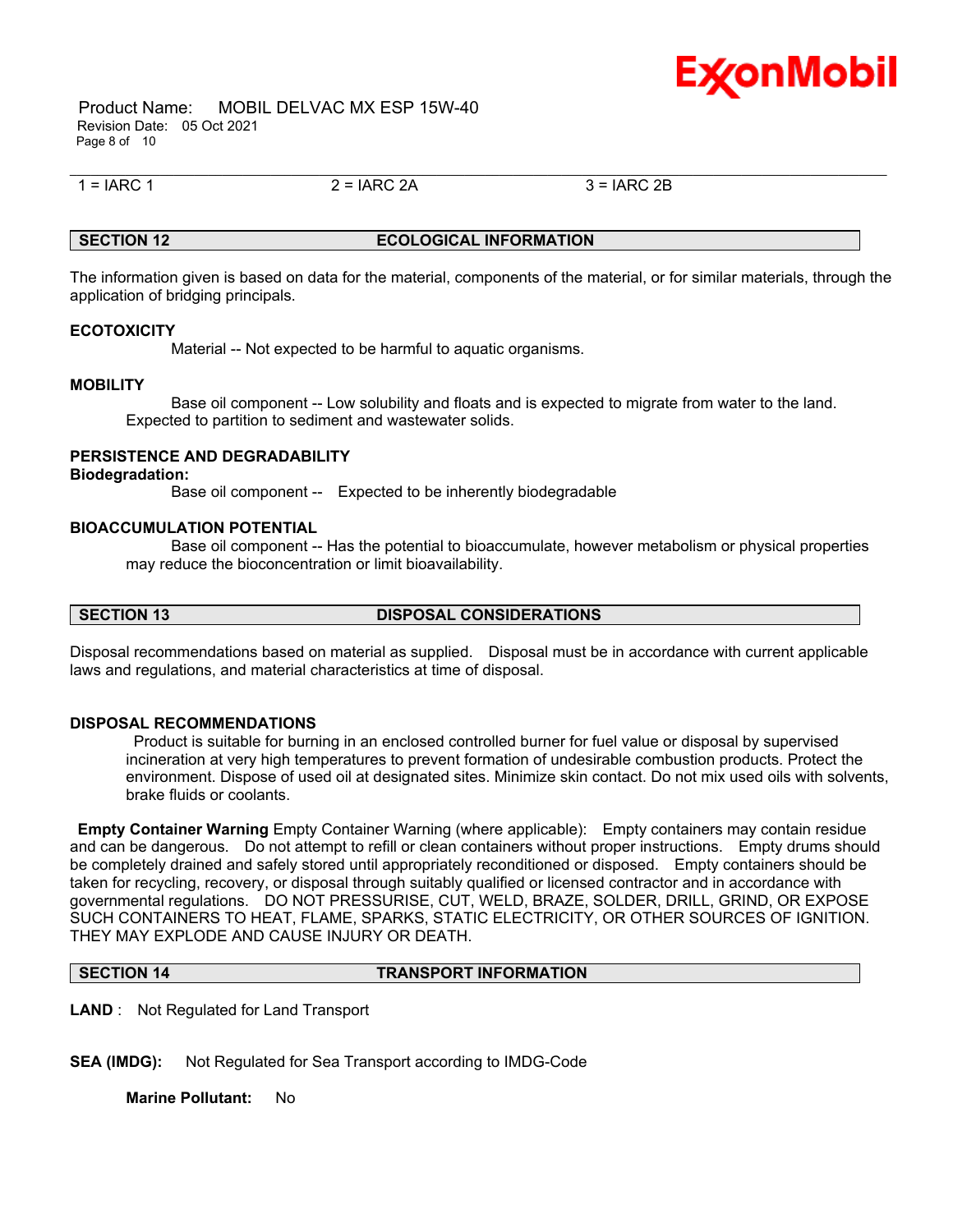

## **AIR (IATA):** Not Regulated for Air Transport

#### **SECTION 15 REGULATORY INFORMATION**

\_\_\_\_\_\_\_\_\_\_\_\_\_\_\_\_\_\_\_\_\_\_\_\_\_\_\_\_\_\_\_\_\_\_\_\_\_\_\_\_\_\_\_\_\_\_\_\_\_\_\_\_\_\_\_\_\_\_\_\_\_\_\_\_\_\_\_\_\_\_\_\_\_\_\_\_\_\_\_\_\_\_\_\_\_\_\_\_\_\_\_\_\_\_\_\_\_\_\_\_\_\_\_\_\_\_\_\_\_\_\_\_\_\_\_\_\_\_

**This material is not considered hazardous according to the Classification of Chemicals based on Globally Harmonized System of Classification and Labelling of Chemicals (GHS) under the Joint DTI-DENR-DA-DOF-DOH-DILG-DOLE-DOTC Administrative Order No. 01 Series of 2009 by ministries.**

#### **REGULATORY STATUS AND APPLICABLE LAWS AND REGULATIONS**

**Product is under Philippines PCL/CCO:** Not Regulated **Ozone Depleting Substances (ODS) (Chemical Control Order, DENR Admin. Order No. 2013-25):** Not Regulated

**Listed or exempt from listing/notification on the following chemical inventories :** DSL, ENCS, ISHL, PICCS, TSCA

 **Special Cases:**

| Inventory    | <b>Status</b>             |
|--------------|---------------------------|
| <b>AIIC</b>  | <b>Restrictions Apply</b> |
| <b>IECSC</b> | <b>Restrictions Apply</b> |
| <b>KECI</b>  | <b>Restrictions Apply</b> |
| <b>TCSI</b>  | <b>Restrictions Apply</b> |

#### **SECTION 16 OTHER INFORMATION**

#### **N/D = Not determined, N/A = Not applicable**

#### **KEY TO THE H-CODES CONTAINED IN SECTION 3 OF THIS DOCUMENT (for information only):**

H303: May be harmful if swallowed; Acute Tox Oral, Cat 5

- H304: May be fatal if swallowed and enters airways; Aspiration, Cat 1
- H315: Causes skin irritation; Skin Corr/Irritation, Cat 2
- H317: May cause allergic skin reaction; Skin Sensitization, Cat 1

H318: Causes serious eye damage; Serious Eye Damage/Irr, Cat 1

H373: May cause damage to organs through prolonged or repeated exposure; Target Organ, Repeated, Cat 2

H401: Toxic to aquatic life; Acute Env Tox, Cat 2

H411: Toxic to aquatic life with long lasting effects; Chronic Env Tox, Cat 2

H413: May cause long lasting harmful effects to aquatic life; Chronic Env Tox, Cat 4

#### **THIS SAFETY DATA SHEET CONTAINS THE FOLLOWING REVISIONS:** MCKUPLER INC: Section 01: Supplier

Mailing Address information was modified.

Section 01: Product Intended Use information was modified.

----------------------------------------------------------------------------------------------------------------------------------------------------- The information and recommendations contained herein are, to the best of ExxonMobil's knowledge and belief, accurate and reliable as of the date issued. You can contact ExxonMobil to insure that this document is the most current available from ExxonMobil. The information and recommendations are offered for the user's consideration and examination. It is the user's responsibility to satisfy itself that the product is suitable for the intended use. If buyer